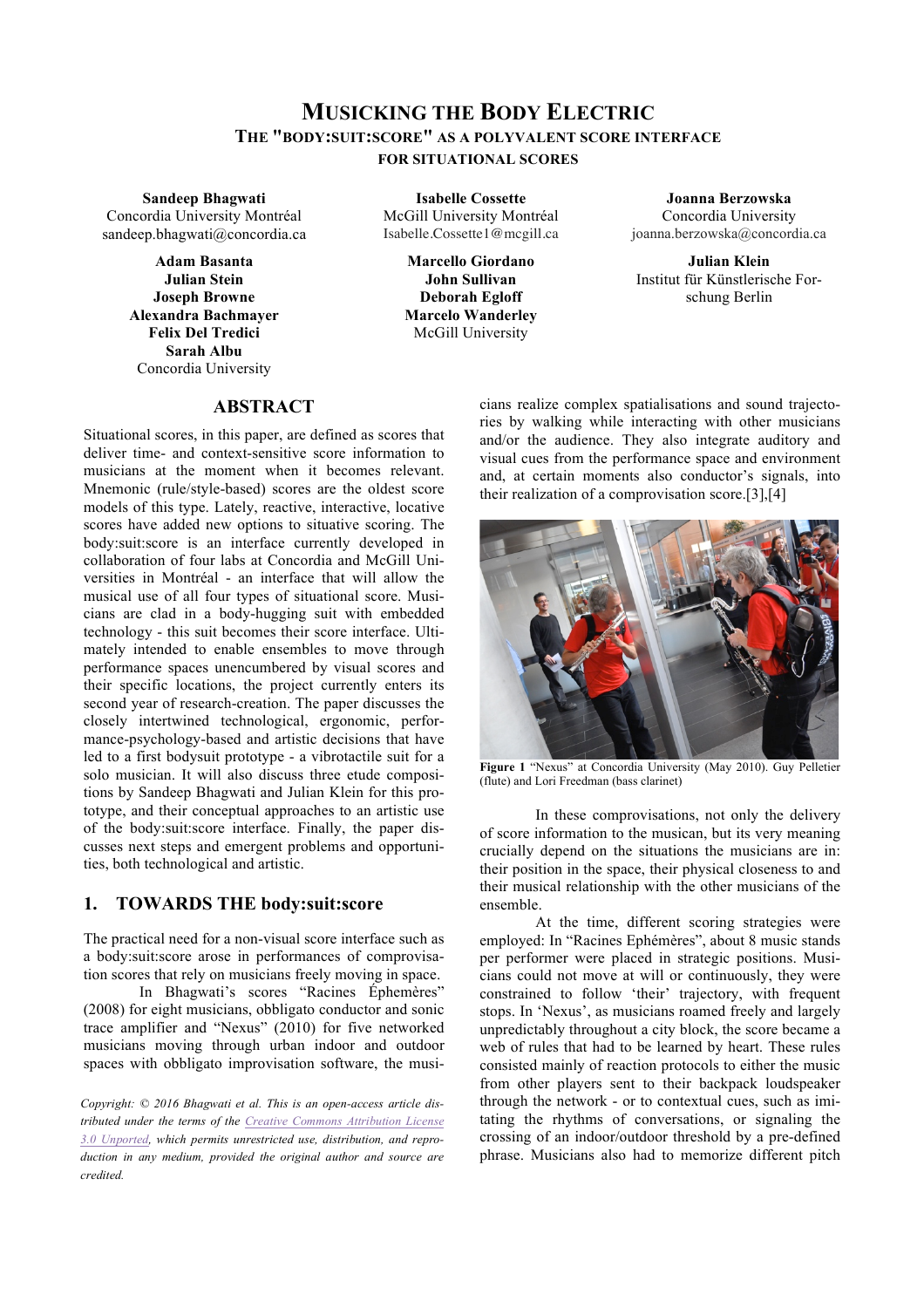sets, each corresponding to one of the other four instruments.

Though the performances worked and were received well, it became clear that both approaches to scoring for moving musicians had serious flaws: both burdened performers with unnecessarily distracting nonmusical choices and mental constraints: in 'Racines', the use of space could not spontaneously be adapted to the music arising from comprovisation, musicians could not translate musical affinity into spatial proximity. And in 'Nexus', musicians were worried about potential memory lapses that could destroy the web of musical interactions. Moreover, learning such non-traditional constraints and rules well enough to recall them quasi intuitively during performance proved to be quite daunting, especially for improvising musicians. The learning curve for these pieces turned out to be quite steep.

"Musicking the Body Electric" is a four year research-creation project funded by the Canadian Social Sciences and Humanities Council (SSHRC). In its envisaged final incarnation, the body:suit:score we work towards is conceived as an exemplary instance of a polyvalent interface for situational scores that would address and provide solutions for most of these concerns.

## **2. SITUATIONAL SCORES**

When we follow a linear score – whether on paper or on screen – the passage of time reveals context-invariant information structures that predate performance. Information in such scores is accessible at all times, at least in principle.

Situational scores, as defined here, are scores that do not build on such linear, pre-existing information structures. Information in these scores is only available ephemerally, i.e. while it is displayed or accessed in a particular context.[4], [14]

Four principal kinds of situational score can be discerned:

- 1) *Rule-Based Scores*: such scores best serve contextoriented musicking that does not assume any inherent temporal dramaturgy. Musicians have memorized a database of rules and sub-compositions, together with instructions about their appropriate contextual use. These are the oldest variety of situational scores, used for example in Indian raags or Arabian maqams, but also e.g. in John Zorn's game-pieces.[10],[23] Their use is most prevalent within oral musicking traditions, for obvious reasons. As the richness and flexibility (i.e. the sensitivity to the sonic and aesthetic situation) of the music grows with the number of specific contextual rules, the number of possible relationships between these rules grows exponentially – as does the time needed to not only learn them, but also to understand how and when each new rule can be artistically and appropriately applied.
- 2) *Reactional Scores*: For the purposes of this paper, a reactional score is defined as a score that displays score information based on underlying processes, e.g. algorithms or data mappings (e.g. the current weather conditions), in a manner that cannot be influenced

(nor studied beforehand) by the player. The player thus plays the score largely 'prima vista' and must always react to new input. Most animated scores fall into this category. [17]

- 3) *Interactive Scores*, then, are similar to reactional scores, with the decisive difference that either intentional input by the performer reading the score (buttons, switches, pedals etc.) or the music played by this performer or, even non-intentional information lifted from the performer (i.e. eye movements or electrical skin activity) is allowed to be a factor in the generation of the displayed score.[1], [5],[22]
- 4) *Locative Scores*: The previous score types assume nothing about the actual performance situation, the musician's body and its relationship to other people, the space s/he plays in etc. The spatial relationship between musician and score is conceived as being purely functional. Indeed, most musicians would probably claim that it has no aesthetic or artistic significance in the context of their performance.

This kind of abstraction from the performance context is impossible to maintain when the score is locative. Locative scores distribute score information in actual or virtual space: the musician thus moves within the information display, accessing the information available at a certain location. They thus add an aesthetic dimension to spatial musicking: sound production and meaning in locative scores arises not only from the decision when to play a sound, but also from the decision where to play it.

The paradigmatic interface for situational scores, too, seems to be the visual score, at least in the last three categories. Writing surfaces and/or display screens dominate the practice of scored music.  $[6]$ ,  $[12]$ ,  $[16]$ ,

The drawbacks of visual displays for musicians wandering through a space is obvious: they cannot see - not only where they will set their feet, but also what goes on around them. Indeed, the advent of screen displays has served to capture the musicians' gaze more intensely than ever before. Whereas a written score always allows the performer some leeway, most reactional and interactive visual scores want the musician's eyes to be on them every split-second. It seems reasonable to assume that the necessity for such intense visual attention distracts the musician from the sounds s/he is shaping.

This consideration also is the main reason why we, after some discussion, decided to not pursue visual head displays (i.e. augmented reality scores) as a viable interface for walking musicians. Instead, we opted to develop a body-suit as our score interface for situational scores hoping that it would allow for more intuitive and centered musicking. [7], [9], [11],

### **3. THE body:suit:score**

The project we designed has three main stages, spread over 48 months.

**Stage 1 [***monody***]:** testing and design for a single suit with only vibrotactile elements; composition of min. two "etude compositions" for this solo performer with this suit.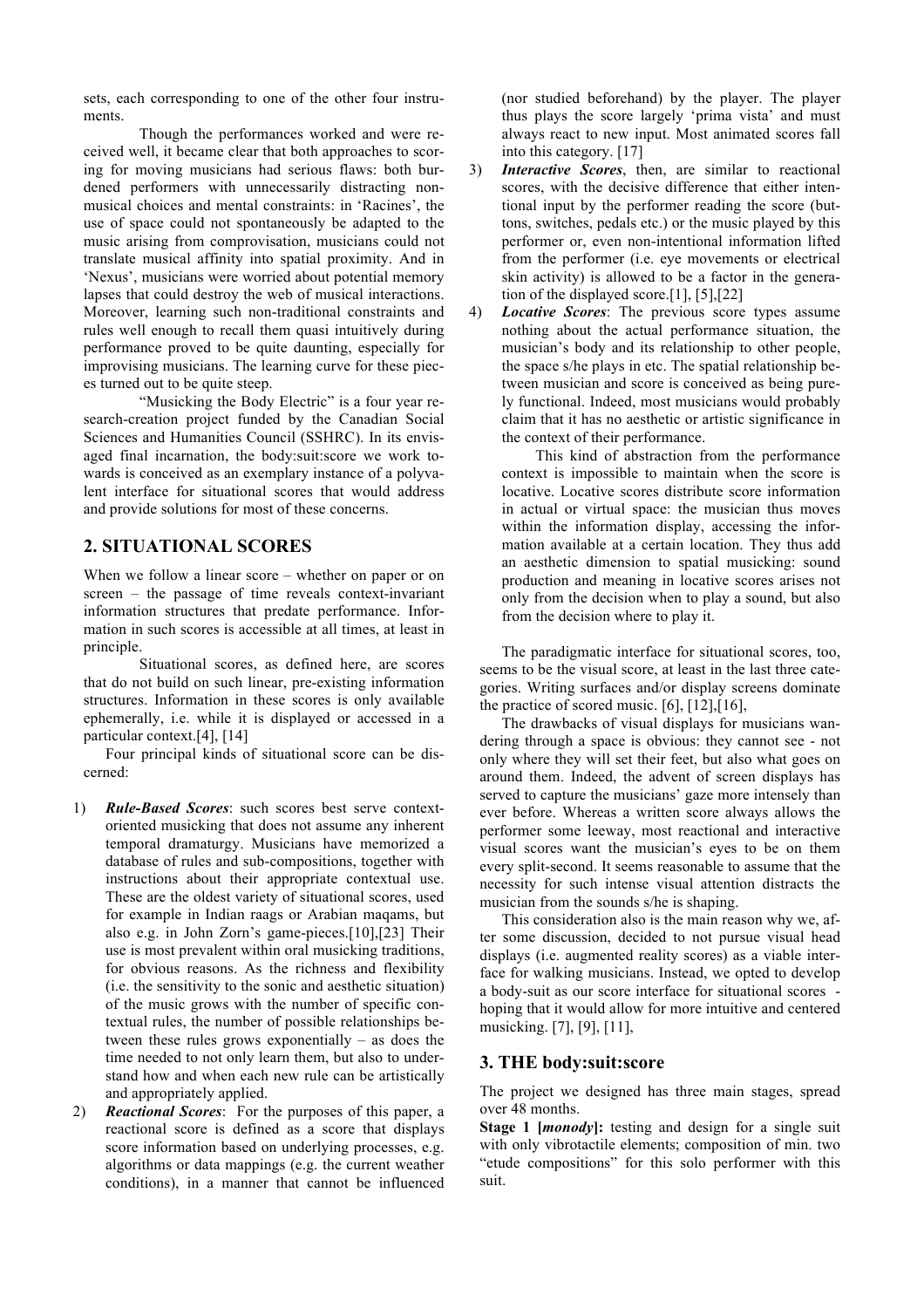**Stage 2 [***counterpoint***]:** equipping the suit with various kinds of sensors, two etudes for two or three intercommunicating musicians

**Stage 3 [***multiplicity***]:** designing bodysize- and instrument-adaptable bodysuits that can be manufactured in small quantities. 2 Compositions for an ensemble equipped with bodysuits.

At the point of writing, 15 months into the project, we have completed Stage 1, and have embarked on Stage 2.

#### **3.1. Ergonomics**

Disturbing the musician's reflexes and concentration is a major concern with vibrotactile elements. [19] Great care was taken to not place elements near or in performancesensitive areas (these obviously vary for each instrument). [15] Detailed experiments determined basic data sets such as body resolution (how near can two elements be placed while still being perceived as discrete? One answer: closer on the arm, wider apart on the back) [18], body image (where can sets of elements be perceived as one coherent group?), and, of course, the influence of vibrotactile intensity ('dynamic variation') on the perception of the elements.

#### **3.2. Intuitive Or Symbolic**

In our discussions about the musical functionality of the bodysuit interface, two schools of thought emerged: the bodysuit as a kind of vibrotactile 'screen' with dense placement of elements that can produce intuitive seamless sensations - or the bodysuit as a message interface with sparse element placement that can signal symbolic content in great clarity. For reasons discussed below, we chose to not decide between these two approaches at this early stage. The first suit prototype offered characteristics of both: while a back interface was entrusted with 'symbolic' messages, leg interfaces displayed more 'intuitive' informations.



**Figure 2** Distribution of vibrotactile elements on the body, with body zones differentiated by colours (see section 5.2.)

#### **3.3. Look**

As everything perceived during a performance contributes to its aesthetic meaning, especially when it is deemed to deviate from convention, we were conscious of the fact that a performance using heavily technological bodysuits could evoke all kinds of cultural references, from movie cyborg depictions to the body-alterations of Stelarc. Such (sub)-cultural connotations, while sometimes helpful for a stage director, can also be artistically annoying to those whose medium is sound.

From the the start, therefore, we aimed at integrating the technological elements of the suit (motherboards, vibrotactile elements, cables etc.) into the textile design – for example, all vibrotactile elements were sewn into the suit, connections inside the suit were stitched – and look like embroidery.



**Figure 3** The back zone and the belt zone. The vibrotactile elements lie underneath the area between two connector endings emanating from each of the central boards.

The resulting suit prototype largely resembles normal concert attire. This 'neutral artist' look will permit composers, stage directors and musicians from other traditions or genres to add a costume layer suited to their artistic message or stage convention, while also enabling concerts where music is expected to be the only focus.

### **4. SCORE INFORMATION**

The information displayed by a situational score interface can be of three basic types: analog, symbolic, and relational.

*Analog score information* is iconic (or sometimes indexical): it mimics (or echoes) the type of sonic performance it refers to. Some sonic parameters are best accessible through analog information: pulse (speed), dynamics (intensity), timbral evolution, even sometimes even pitch (especially with non-common uses of microtonality) etc. In conventional written paper scores, such analog informations are often represented by icons that extend over several notes, such as crescendi or slurs - but the structural limitation of written scores for the display of analog information has always been a major motivation for research into animated and interactive scores.

Most of the other information in a notated score is *symbolic* - signs by virtue of convention. Symbols are the main elements of the written paper score, as well as a major area in mid- to late  $20<sup>th</sup>$  century score research, covering both extended instrumental techniques and extended scoring techniques.[20]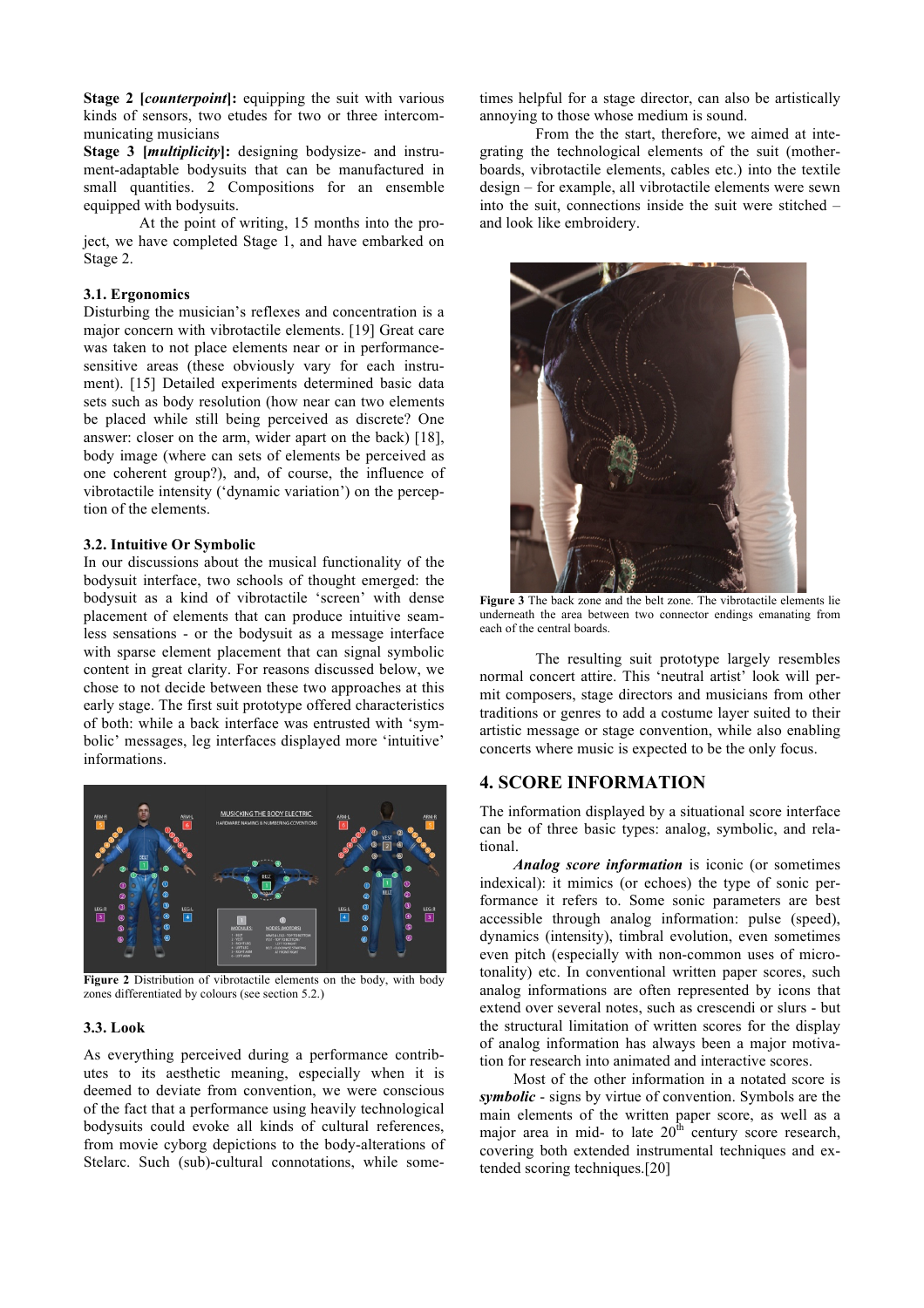The third category, *relational* score information, has, despite many different attempts, [1],[3],[6] so far not been systematically explored or codified in written and visual scoring. The 'relations' referred to are those between different streams of musicking, between musicians. Relational score information is implicit in every ensemble arrangement, in every social setting involving music, and even in how musicians and sound sources (or scores) are placed on a stage or non-stage. Largely because they usually deal with conventional and mostly static arrangements, written scores have only rarely integrated such relational information. However, given the *raison d'être* for the body-suit-score interface – i.e. musicians moving while playing - such information becomes a vital, aesthetically highly relevant parameter: "Who do you play with?", "Whereto do you direct your playing?", "What/who do you listen to?", "Whence do you get your next cue?" etc.

Finally, locative information also is relational: by letting the musicians experience where they are in the room, where they are in spatial or musical relation to the other musicians, by augmenting certain physical locations with embedded score information, the locative score affords the performers many additional types of insight into how ensemble playing can become aesthetically relevant - beyond the purely sonic.

We decided fairly soon that we needed the body:suit:score to be able to display and transmit all three types of score information. At Stage 1 of the project, relational information still was largely unexplorable, as we only worked with stationary solo performers, but the other two were exhaustively tested.

#### **4.1. Tactons**

One consideration in every new score display or score design is the learning curve for the musicians. Analog information is fairly easy to absorb and follow, whereas new symbols must painstakingly be learned. At a later stage, we plan to develop game-like learning software for the musicians, replacing a score manual with interactive learning processes.

At this stage, however, we debated how we could at all create meaningful and easily retainable symbols for the bodysuit interface. [13] One member of the team, Marcello Giordano, already had - in another project with vibrotactile displays - developed a type of higherorder signal patterns he had named 'tactons' (in analogy to the word 'icons').[7]

'Tactons' combine semiotic properties of both symbol and icon. In a tacton, a few vibrotactile elements are arranged into a short 'firing' sequence which typically is repeated a few times: A tacton behaves more like an animated .gif than like a still image. Moreover, such short sequences can also be 'phrased' in ways that musicians already are familiar with: *staccato, tenuto* and *legato* in precise arrangements.

Tactons thus can carry a modicum of analog information - and this fact can be exploited to make a new vibrotactile symbol both easier to learn and easier to recognize in performance. Tactons also allow us to reduce the number of vibrotactile elements needed. Their potential for versatile recombination of few elements allows us to approach tacton creation and tacton learning with high-level concepts that borrow from language: word formation, syntax, 'style'.

Such concepts have proven to be crucial to their utility in performance: not all mathematically possible combinations of vibrotactile elements become easily recognizable tactons – only those that 'make sense' to the player, i.e. those that seem well-defined, unique in relation to others and can be understood as icons for the information they carry. Thus a tacton encoding e.g. the information "jump to the next section" will be better retained and recognized if the firing sequence in a line of six elements is  $1\rightarrow 2\rightarrow 6$  (where traversing the physical distance between 2 and 6 will be perceived as a jump) rather than, say,  $3\rightarrow 2\rightarrow 3$ .

## **5. ETUDE COMPOSITIONS**

At this point in time, the primary artistic question of any new score design or score interface must always be: Which music or kind of musicking could not be imagined, let alone be performed, without it? It seems to make no practical nor aesthetic sense to develop a new interface in order to perform existing music - or to perform music in a familiar way. To this end, the perspectives, needs and demands of composers and musicians should shape the design and evaluation of a new score interface.

In the body:suit:project, three embedded composers steer and influence the evolution of the interface. We chose to work with three very different composermusicians to ensure a large variety of approaches towards musicking and composition, also to ensure that the resulting suit would not only serve musicking in one particular style, tradition or genre: Adam Basanta, coming from electroacoustics and installative art, approaches performers as sonic and installative elements in space; Julian Klein approaches musicians as if they were theatre actors and music as if it were their stage; and Sandeep Bhagwati represents both conventional written composition and inter-traditional practices of comprovisation where musicians are artistic interpreters of the score.

This variety is evident in the first etudes they conceived for this project. While Julian Klein imagined the bodysuit as a means of virtually representing the real body of the musician, and was interested in how manipulations of this represented body would influence the live improvisation by the musician, Sandeep Bhagwati composed game-like, ritualized conceptual music spaces: an improvising musician exploring them would be guided, challenged and conducted by the score, which in turn was jointly controlled by a de-centralized conducting team. Adam Basanta's etude was not realized due to other commitments, but it would have involved much less improvisation, using the score as a complex signaling device for composed sonic explorations of bass clarinet multiphonics.

#### **5.1. Klein's Mannequin**

Klein was interested in how people treat a person's represented body (in the form of a dressmaker's mannequin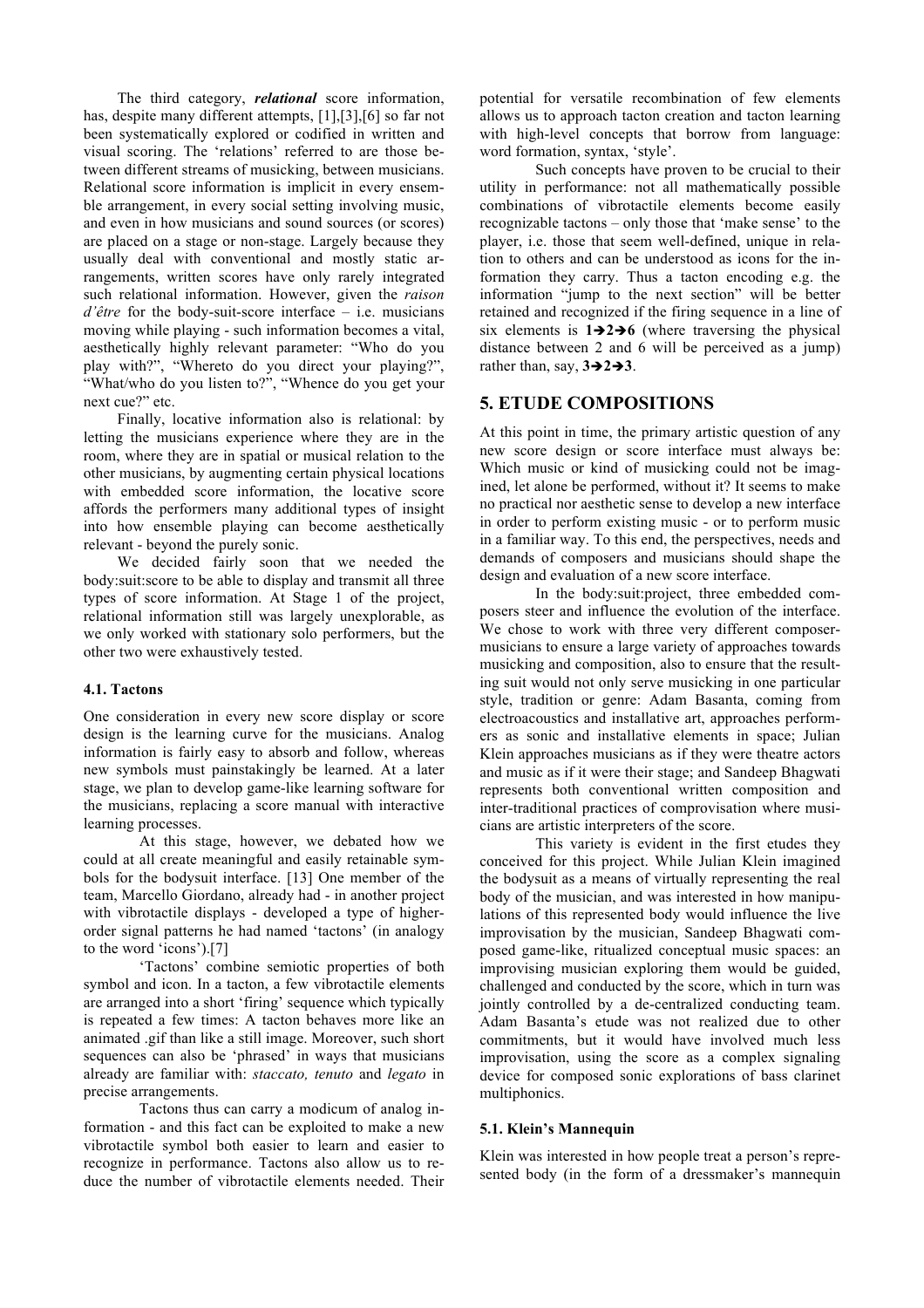covered with pressure sensors and vibrotactile elements) if they are alone in a room, and can interact with it as they wish.



**Figure 4** Sarah Albu performing Julian Klein's etude composition (Nov 4, 2015, Montréal)

Whatever they physically do to the doll elicits direct vibratory feedback, but is also transmitted to the singer in an adjacent concert room (Sarah Albu) who, in her own body:suit:score, feels an intuitive representation of this interaction. During rehearsals, Klein and Albu developed what he calls a "mise-en-musique": an aesthetic and behavioural stance enabling quasi intuitive musical reactions that shape her improvisatory response to the unforeseeable signals coming from the audiencemanipulated mannequin. It is immediately obvious why such an idea would not be possible to realize with a visual score.



**Figure 6** Felix Del Tredici performing Bhagwati's "Fragile Disequilibria" with Jen Reimer, Joseph Browne, Max Stein and Adam Basanta on iPad controllers (matralab Montréal, Nov 4, 2015)

### **5.2. Fragile Disequilibria (Bhagwati)**

While Klein used the entire suit as one contiguous score surface, Bhagwati divided it into four distinct score zones: back, belt, left and right leg. Each of these zones controls another parameter of improvisatory musicking: timbre, dynamics, interval structure, musical lingo (divided into three main lingo groups: bird-like, machinelike, and fluid-like).

Each bodysuit zone is separately controlled by a 'audi-ductor' who, while listening to the performance, can issue change commands by sending specific tactons (The number of tactons used in any given piece is arbitrary. This score uses 16 tactons.)

A brokering software eliminates command overload to the performer by negotiating the current precedence of change commands. It also calculates overall commands such as tempo changes, silences and the end of the performance from the input by the four 'audiductors'.

The performer (trombonist Felix del Tredici) thus needs to navigate a landscape of precise musical commands. These are unforeseeable, but not random – after all, he can non-verbally communicate with the four audi-ductors, and they, too, are instructed to issue their change commands 'musically', i.e. as an artistic commentary or guidance.

The negotiations between the 5 musickers (one acoustic and 4 conceptual) are the aesthetic core of this piece – how they change and challenge the improviser to invent a music that fulfils continually changing layerings and combinations of the four parametric zones palpably shapes the "Fragile Disequilibria" of the title. The performer's audible but also visible mental juggling and his musical navigations could theoretically also be achieved via a visual screen score - but they would probably not offer the same intense concert experience for player and audience alike. As del Tredici described it once, "it feels different if the command seems to come from your own skin".

### **6. CONCLUSIONS**

After a little more than one year of research and creation with and around the body:suit:score, several basic, but crucial problem zones around the representation of score information have successfully been addressed: 1) skin resolution for vibrotactile sensors; 2) a good understanding of instrument-specific performance-sensitive zones; 3) a basic prototype suit, tested in performance: both the distribution of technological elements and the necessary properties and constraints for materials and costume design have become clear; 4) various aesthetic approaches and three etude-compositions for the score have prompted a versatile and stylistically agnostic approach to our suit interface design. 5) artistic feedback from both musicians and audiences at workshop and conference performances largely encouraging.

The next years will see further developments as outlined above: while the basic functionality and a promising artistic uses have been established and successfully tested, the next steps involving contrapuntal interactions between multiple players and the technological and conceptual integration of sensors into the suit will pose a new category of research-creation challenges. While reliable wireless communication remains one of the major technical challenges, the new streams of sensor data emanating from the performers will pose new challenges to the composers: the two principal questions of all real-time data analyses, namely pattern recognition and pattern correlation must be addressed in a poetical manner.